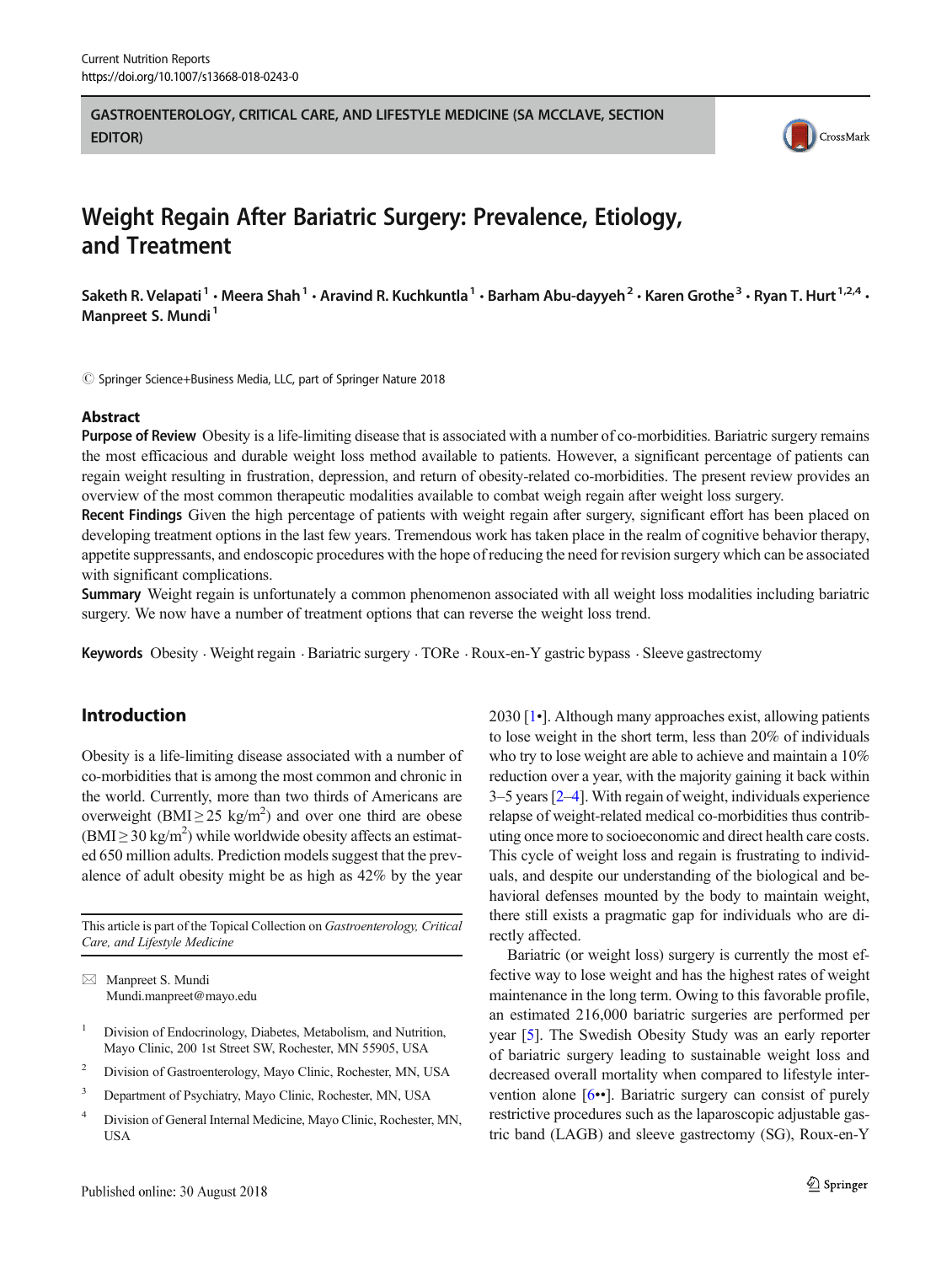gastric bypass (RYGB) which is felt to be a combination of restriction and malabsorption, as well as the biliopancreatic diversion duodenal switch (BPD-DS) which is primarily a malabsorptive procedure. Weight loss can range from 20 to 50% of total body weight (TBW) with restrictive procedures producing less and malabsorptive procedures producing more weight loss  $[7, 8, 9]$  $[7, 8, 9]$  $[7, 8, 9]$  $[7, 8, 9]$  $[7, 8, 9]$  $[7, 8, 9]$  $[7, 8, 9]$ .

However, not all patients who undergo bariatric surgery are able to maintain the weight they lose. In a recent prospective, long-term study of patients who had undergone RYGB, 93% of patients maintained at least a 10% weight loss from baseline, 70% maintained at least a 20% weight loss, and only 40% maintained at least a 30% weight loss after 12 years [\[10](#page-4-0)–[12\]](#page-4-0). Weight regain after bariatric surgery can be devastating to the patient as many of the obesity related co-morbidities that re-solved with weight loss can return [\[11\]](#page-4-0). Additionally, weight regain after bariatric surgery can have a devastating effect psychologically as patients feel that they have failed their last option leading to a great deal of frustration, anger, and even depression. The etiology of weight regain tends to be multifactorial with risk factors including pre-operative BMI, nutrition habits, mental health, and anatomical changes such as dilation of gastro-jejunal anastomosis and presence of gastro-gastric fistula [\[11,](#page-4-0) [13,](#page-4-0) [14\]](#page-4-0). Fortunately, a number of options are available ranging from behavior intervention, medications approved for weight loss, and endoscopic interventions as well as revision surgery that serve to counter some of the factors that have resulted in weight regain. The current review focuses on treatment options that are available for patients who have regained weight after bariatric surgery.

### Behavioral Interventions

Successful weight loss and prevention of weight regain requires behavioral change in conjunction with lifestyle modification. In the multisite Longitudinal Assessment of Bariatric Surgery 2 (LABS-2) study, participants who continued graze eating, eating beyond feeling full, and who did not engage in self-weighing before or after surgery lost significantly less weight at 3 years post-surgery compared to participants who made those healthy behavior changes (24.6% vs. 38.8%) [\[15](#page-4-0)••]. Graze eating, lack of physical activity, uncontrolled psychological disorders, and life stressors have also been suggested as factors related to regain [\[16](#page-4-0)]. Behavioral drift (the slow movement away from a behavior or skill) is common for any skill that receives less attention over time (e.g., speaking a second language, playing a sport) and is also common among patients experiencing post-surgical weight regain [\[17](#page-4-0)].

Given the role that behavior change can play in postbariatric surgical outcome, it should be a foundation component of any effort to address weight regain following surgery. Behavioral intervention for weight regain after bariatric surgery is based on the large non-surgical lifestyle intervention

literature, the emerging studies focused specifically on intervention for patients experiencing post-surgical regain, and evidence regarding psychological and behavioral factors that can contribute to such regain [[15](#page-4-0)••, [18,](#page-4-0) [19\]](#page-4-0). Studies have examined the application of traditional behavioral weight manage-ment programs for bariatric patients with weight regain [[18\]](#page-4-0), to those that are tailored to the experience of regain after surgery [\[17](#page-4-0), [20](#page-4-0), [21\]](#page-4-0). Many patients struggling with regain are lost to follow-up; therefore, an open, non-judgmental approach that begins with affirming what patients are doing well is an essential component to engage patients in treatment. From that starting point, it can be helpful to offer behavioral intervention specific to this subgroup for any patient experiencing clinically significant weight regain (e.g.,  $\geq 10\%$ ) weight lost), as their interventional and educational needs are likely different than patients in the early post-operative phase, or those not currently struggling with regain. Curricula for this program might include non-judgmental reflection on factors that played a role in regain, reducing behavioral drift, education about emerging weight loss medications or post-surgical endoscopic procedures, emotion regulation strategies, and self-monitoring techniques (a cornerstone of behavioral intervention for weight loss) [[17,](#page-4-0) [22](#page-4-0)]. Additional work is being done examining the inclusion of acceptance-based strategies and different modes of intervention delivery (online, phone) in hopes of augmenting outcomes and reaching more patients [\[20](#page-4-0), [21\]](#page-4-0).

#### Pharmacological Intervention

Prior to 2012, the only FDA-approved weight loss drugs on the market were orlistat, a lipase inhibitor with modest efficacy and significant side effects [\[23\]](#page-4-0) and phentermine, a sympathomimetic appetite suppressant approved for short-term use. Since 2012, there have been four other medications approved for the primary indication of weight loss: lorcaserin hydrochloride, phentermine-topiramate, bupropion hydrochloride-naltrexone hydrochloride, and liraglutide. These medications are centrally acting appetite suppressants with the exception of liraglutide, which also has peripheral actions in the gastrointestinal tract and inhibits gastric emptying. These medications were approved based on data from randomized controlled trials in participants who did not undergo bariatric surgery [[24](#page-4-0)–[27](#page-4-0)].

At present, there are no randomized prospective trials analyzing the efficacy or safety of these medications in patients who have previously undergone weight loss surgery. However, there are several small prospective trials utilizing appetite suppressants in patients who have either experienced weight regain following surgery or are at a premature weight plateau. When phentermine (in combination with fenfluramine) was utilized in individuals with weight regain 18 months following gastric bypass surgery or a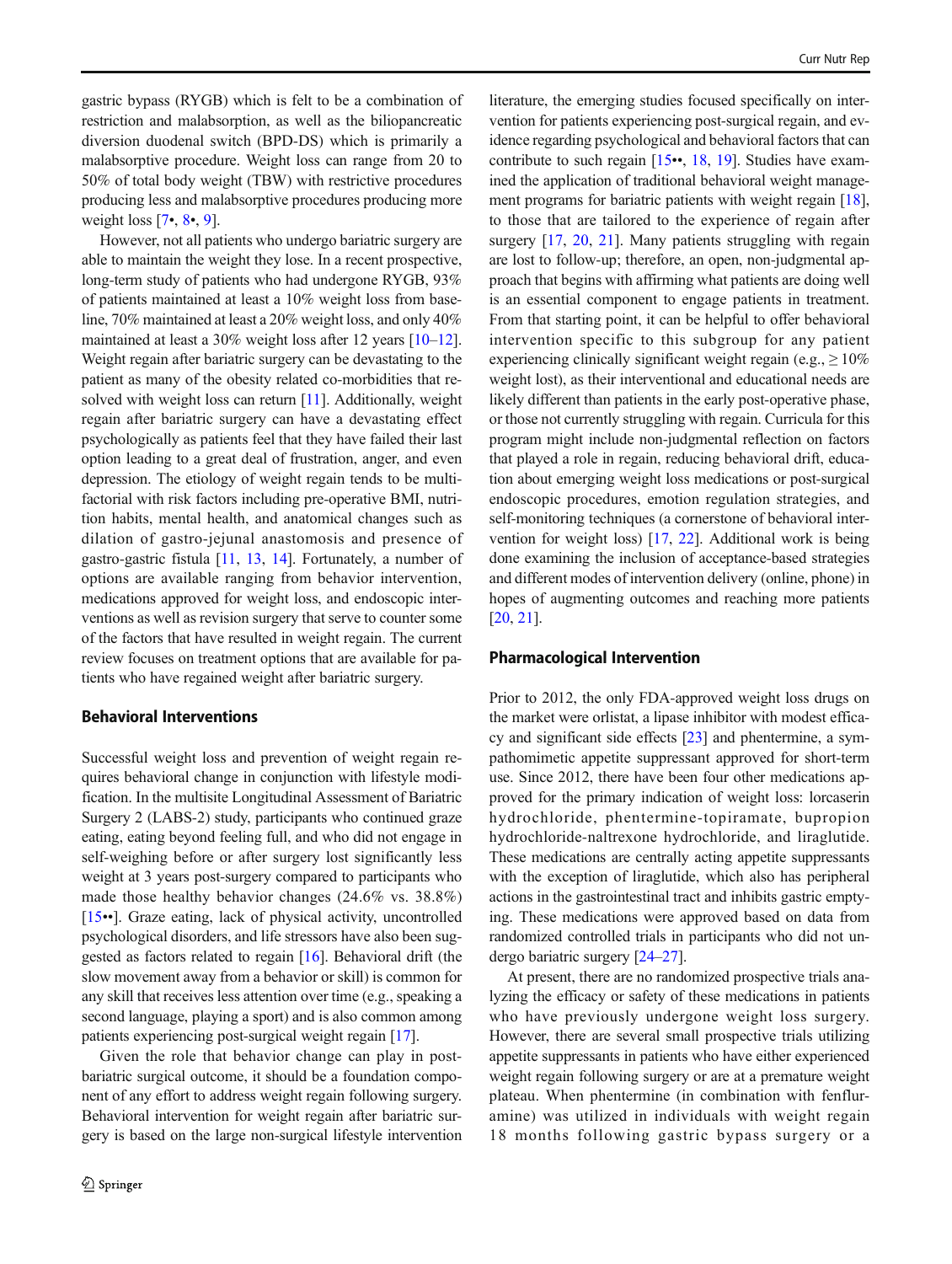biliopancreatic diversion, participants experienced 8 to 65% of excess weight loss over 12 weeks [\[28\]](#page-4-0). Another small study in patients with binge eating disorder showed that the use of topiramate for 3 months following adjustable gastric banding increased excess weight loss without the need for band readjustment [\[29\]](#page-4-0).

Larger retrospective studies have concluded that weight loss medications used as an adjunct to bariatric surgery can help patients with inadequate weight loss or weight regain. In a multi-center retrospective study in patients who previously underwent Roux-en-Y gastric bypass or sleeve gastrectomy, approximately 45% of patients experience at least 10% weight loss with the addition of a medication [\[30](#page-4-0)]. This is in contrast to results expected by patients who have not undergone bariatric surgery, where the average weight loss is typically between 6 to 10% [[31\]](#page-4-0). Topiramate was the most commonly prescribed medication and also was associated with a higher likelihood of achieving at least 10% weight loss when compared to other medications. However, the authors note that due to the retrospective nature of this study, several confounders including the primary indication for a particular medication was not always clear. Additionally, there was no standardization of lifestyle intervention, which could have clearly affected results.

Nevertheless, in the right patient, the use of an appetite suppressant in conjunction with efforts at lifestyle modification can result in further weight loss and amelioration of weight-related co-morbidities. Some groups have even suggested that the optimal timing for these medications should be at weight plateau and not after the patient has regained weight [[32](#page-5-0)]. Of note, all of these appetite suppressants have been approved for chronic use, although given the relatively short time they have been on the market, there is limited clinical experience with efficacy and safety in the long term.

Fig. 1 Image depicting dilated gastro-jejunostomy (a) that has been plicated with suturing device (b). Used with permission of Mayo Foundation for Medical Education and Research; all rights

reserved

#### Endoscopic Intervention

As noted above, one of the most common anatomical changes with RYGB over time is the enlargement of gastro-jejunal (GJ) stoma size, contributing to weight regain through a number of mechanisms [\[33](#page-5-0)••]. A dilated GJ stoma can change the rate at which the gastric pouch empties its contents into the jejunum resulting in modulation of incretin production as well as reduction in satiety allowing the patient to increase the volume of food consumed in one meal. Abu-Dayyeh et al. retrospectively reviewed 165 patients who had a history of RYGB and underwent endoscopic evaluation and noted that 59% had significant weight regain ( $\geq$  20% of maximal weight lost after RYGB) [[11](#page-4-0)]. They noted that after 5 years, each 10mm increase in the GJ stoma diameter was associated with an 8% increase in the percentage maximal weight lost after RYGB that was regained.

Dilated GJ stoma can be treated surgically; however, this revision requires a technically difficult dissection and has a significant risk of morbidity and complications. Recently, with advancements in endoscopic suturing devices, a novel approach to the reduction of the stoma diameter has emerged; Transoral Outlet Reduction Endoscopic (TORe). This procedure typically begins with cauterization of a portion of the stoma to expose the submucosa. A suturing system is then used to plicate the opening (Fig. 1). A recent retrospective analysis of prospectively collected data from three larger bariatric centers was conducted analyzing 130 subjects who underwent the TORe procedure [[33](#page-5-0)••]. On average, they had regained  $24.6 \pm 16.6$  kg and were  $8.4 \pm 4.9$  years from RYGB. Their average pre-revision stoma was  $28 \pm 4.7$  mm in diameter and this was reduced to  $8.3 \pm 1.42$  mm resulting in weight loss of  $9.31 \pm 6.7$  kg (N = 84),  $7.75 \pm 8.4$  kg (N = 70),  $8 \pm 8.8$  kg  $(N = 46)$  at 6, 12, and 18 months respectively. Nausea  $(n = 18)$ 



After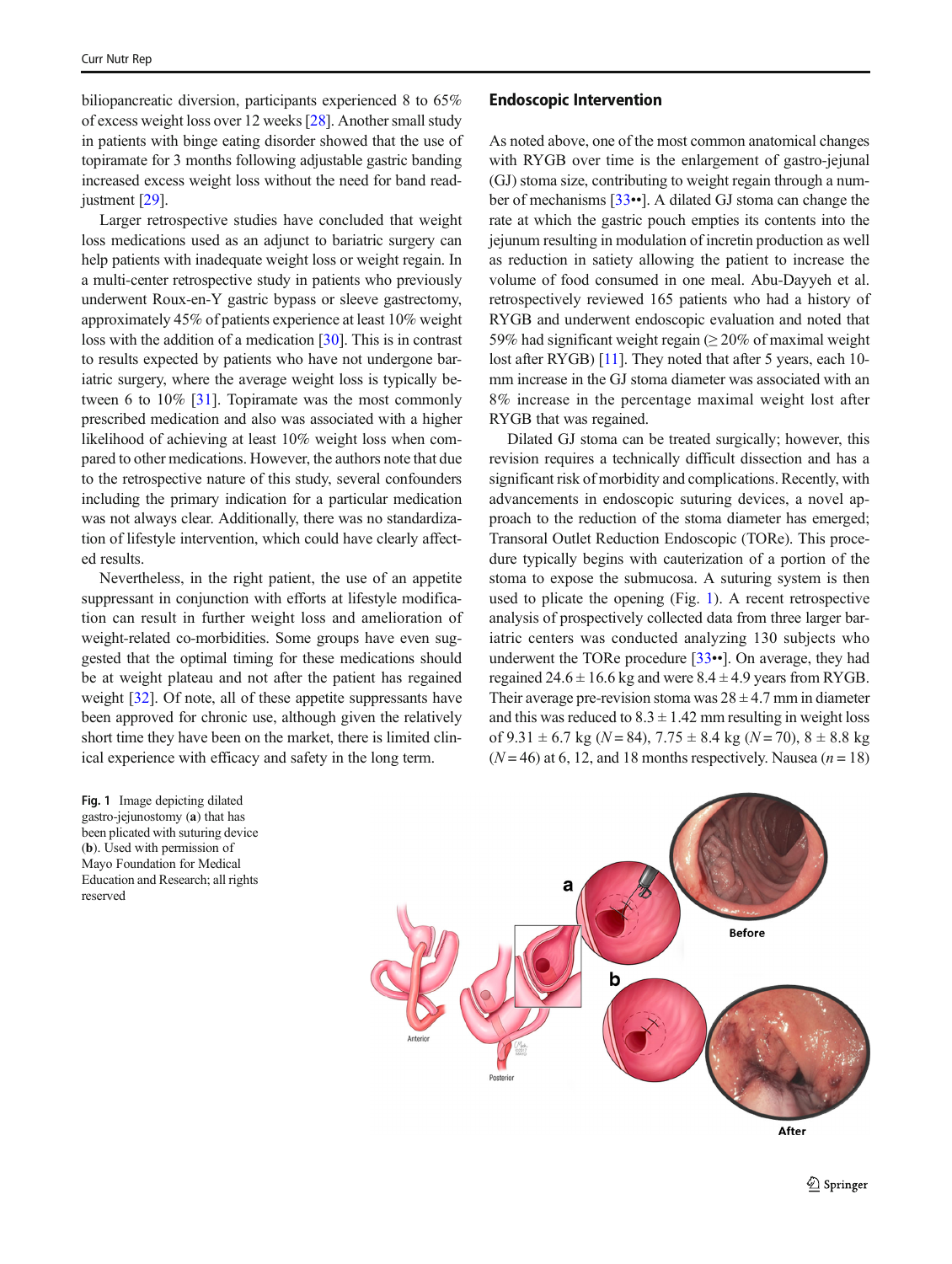and abdominal pain  $(n = 23)$  were the most commonly reported symptoms and could be managed with oral agents. Repeat endoscopy was required in 8% of cases and 4% underwent balloon dilation of a narrowed anastomosis. This group then performed a meta-analysis by combining their data with other published results and again noted similar weight losses of 9.5 kg (95% CI 7.9–11.1), 8.4 kg (95% CI 6.5–10.3), 8.4 kg (95% CI 5.9–10.9) at 6, 12, and 18–24 months in a total of 330 patients [[33](#page-5-0)••].

#### Surgical Revision

Revision of a previous bariatric surgical procedure can be carried out due to a number of reasons including the development of intractable marginal ulcer, gastro-gastric fistula, severe gastroesophageal reflux, and malnutrition [\[34\]](#page-5-0). However, recently an increasing indication has been weight regain after previous bariatric surgery [\[34](#page-5-0)]. Depending on the registry evaluated and the country of origin, revision rates for bariatric surgery can vary between 3 and 20% [[35](#page-5-0)]. Prior to surgical revision, it is important to identify the current anatomy through endoscopic evaluation and/or upper GI series in order to assess whether surgical revision is feasible and which procedure would be best indicated. In the setting of previous LAGB or vertical banded gastroplasty, most often a conversion to another bariatric surgery is indicated, although some centers have reported replacement of LAGB. For patients with previous RYGB and GJ stoma dilation, in addition to TORe discussed above, gastric plication to reduce the size of the stomach or revision of the GJ junction are possibilities. If the gastric pouch is not enlarged or the GJ stoma is not dilated, shortening of the common channel may be undertaken but can be associated with increased macro- and micro-nutrient deficiencies requiring the patient to be followed very closely.

Ferraz et al. recently published their outcome data in 29 patients who presented for weight regain approximately 5 years after undergoing RYGB [\[36\]](#page-5-0). They reported four approaches to revision surgery: group 1: increase of the Roux limb to 200 cm in those who had no significant anatomical alteration of the gastric pouch in order to increase malabsorption; group 2: increase in the Roux limb to 200 cm and placement of silicon ring in patients who did not have ring placed previously; group 3: increase in Roux limb to 200 cm and plication of the gastric pouch in those who have dilation of the gastric pouch despite previous ring placement; and group 4: plication of gastric pouch and placement of silicon ring in those who had a ruptured previous ring and dilation of gastric pouch. They noted that patients who underwent ring placement had weight loss of 20.6% at 9 months of follow-up and those that did not undergo ring placement had 11.6% weight loss at 13 months of follow-up.

It is important to note that revision surgery after bariatric surgery is not a benign procedure and can be associated with

significant complications including the need for re-operations. In a recent systematic review, the need for re-operation after secondary bariatric surgery was noted to be 19.4% with 8.8% undergoing a third procedure and 9.6% undergoing reoperation due to complications [[35\]](#page-5-0). They noted that with LAGB, re-banding had a much higher rate of revision than conversion to other bariatric procedures such as SG and RYGB. Conversion to RYGB was associated with long-term complications in 22% of cases. In terms of revision of RYGB, shortening of the common channel was associated with shortterm complications in 48% of patients including deep vein thrombosis and surgical site infection. Long-term complications including bowel obstruction, hernias, and malnutrition were noted in 55% of patients.

## Conclusion

Bariatric surgery remains the most efficacious and durable weight loss method available to patients with obesity who have weight-related co-morbidities. There are several mechanisms by which bariatric surgery effectively modulates appetite which is thought to be a major factor in its success. However, a proportion of patients will experience clinically significant weight regain following bariatric surgery and the reasons for this are multifactorial. In this situation, a multidisciplinary approach consisting of behavioral modification, along with a secondary intervention such as use of an appetite suppressant, endoscopic plication or revision surgery may be utilized to give the patient the best chance of losing weight. The best practice perhaps therefore should be that patients seeking bariatric surgery are counseled on the likelihood of weight regain as well as informed of possible options should it occur.

Author Contributions Manpreet Mundi and Ryan Hurt formulated an outline of the manuscript. Saketh Velapati created the first draft. Manpreet Mundi, Meera Shah, Aravind Kuchkuntla, Karen Grothe, Barham Abu-Dayyeh, and Ryan Hurt critically revised the manuscript. All authors agree to be responsible for its content.

#### Compliance with Ethical Standards

Conflict of Interest Saketh R. Velapati declares that he has no conflict of interest.

Meera Shah declares that she has no conflict of interest.

Aravind R. Kuchkuntla declares that he has no conflict of interest.

Barham Abu-dayyeh has received research support from Apollo Endosurgery.

Karen Grothe declares that she has no conflict of interest.

Ryan T. Hurt has served as a consultant for Nestlé.

Manpreet S. Mundi declares that he has no conflict of interest.

Human and Animal Rights and Informed Consent This article does not contain any studies with human or animal subjects performed by any of the authors.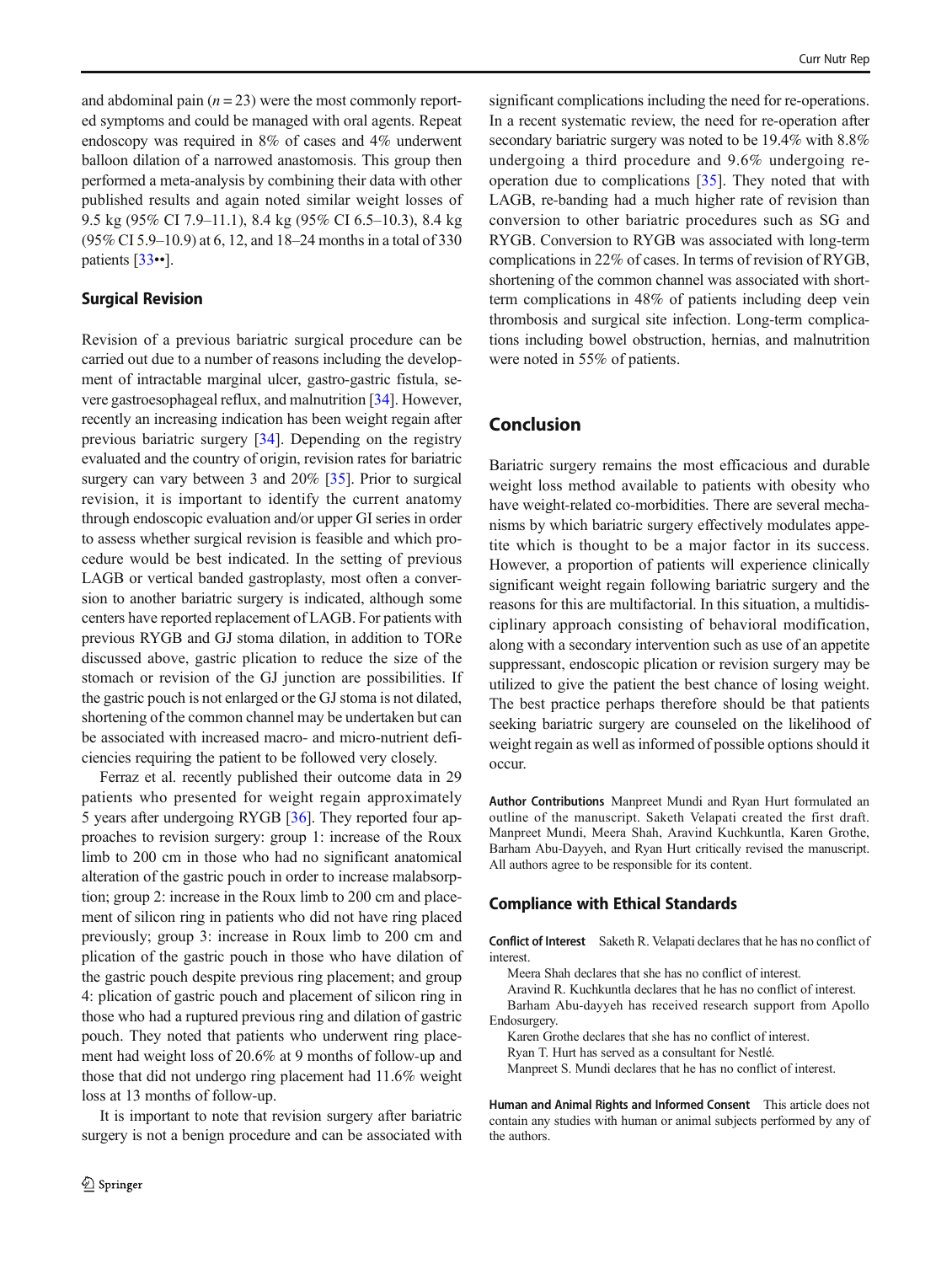## <span id="page-4-0"></span>References

Papers of particular interest, published recently, have been highlighted as:

- Of importance
- •• Of major importance
- 1.• Finkelstein EA, Khavjou OA, Thompson H, et al. Obesity and severe obesity forecasts through 2030. Am J Prev Med. 2012;42(6):563–70. <https://doi.org/10.1016/j.amepre.2011.10.026>. This manuscript highlights the overall trends in obesity with prediction through 2030.
- 2. Kraschnewski JL, Boan J, Esposito J, Sherwood NE, Lehman EB, Kephart DK, et al. Long-term weight loss maintenance in the United States. Int J Obes. 2010;34(11):1644–54.
- 3. Anderson JW, Konz EC, Frederich RC, Wood CL. Long-term weight-loss maintenance: a meta-analysis of US studies. Am J Clin Nutr. 2001;74(5):579–84.
- 4. Weiss EC, Galuska DA, Kettel Khan L, Gillespie C, Serdula MK. Weight regain in U.S. adults who experienced substantial weight loss, 1999-2002. Am J Prev Med. 2007;33(1):34–40.
- 5. Estimate of Bariatric Surgery Numbers 2011-2016 American Society for Metabolic and Bariatric Surgery. [https://asmbs.org/](https://asmbs.org/resources/estimate-of-bariatric-surgery-numbers) [resources/estimate-of-bariatric-surgery-numbers.](https://asmbs.org/resources/estimate-of-bariatric-surgery-numbers) Accessed May 15, 2018
- 6.•• Sjöström L, Lindroos A-K, Peltonen M, et al. Lifestyle, diabetes, and cardiovascular risk factors 10 years after bariatric surgery. N Engl J Med. 2004;351(26):2683–93. [https://doi.org/10.1056/](https://doi.org/10.1056/NEJMoa035622) [NEJMoa035622.](https://doi.org/10.1056/NEJMoa035622) A key landmark study that evaluated the impact of bariatric surgery on various obesity-related co-morbidities showing significant benefits compared to patients who did not undergo surgery.
- 7.• Ikramuddin S, et al. Roux-en-Y gastric bypass vs intensive medical Management for the control of type 2 diabetes, hypertension, and hyperlipidemia: the diabetes surgery study randomized clinical trial. JAMA. 2013;309(21):2240–9. An important study showing impact of bariatric surgery on type 2 diabetes.
- 8.• Schauer PR, et al. Bariatric surgery versus intensive medical therapy in obese patients with diabetes. N Engl J Med. 2012;366(17): 1567–76. A large randomized control trial that revealed improvement in diabetes control with bariatric surgery including the need for less medication.
- 9. Mingrone G, Panunzi S, de Gaetano A, Guidone C, Iaconelli A, Leccesi L, et al. Bariatric surgery versus conventional medical therapy for type 2 diabetes. N Engl J Med. 2012;366(17):1577–85.
- 10. Bond DS, Phelan S, Leahey TM, Hill JO, Wing RR. Weight-loss maintenance in successful weight losers: surgical vs non-surgical methods. Int J Obes. 2008;33(1):173–80.
- 11. Dayyeh BKA, Lautz DB, Thompson CC. Gastrojejunal stoma diameter predicts weight regain after Roux-en-Y gastric bypass. Clin Gastroenterol Hepatol. 2011;9(3):228–33. [https://doi.org/10.1016/j.](https://doi.org/10.1016/j.cgh.2010.11.004) [cgh.2010.11.004.](https://doi.org/10.1016/j.cgh.2010.11.004)
- 12. Christou NV, Look D, Maclean LD. Weight gain after short- and long-limb gastric bypass in patients followed for longer than 10 years. Ann Surg. 2006;244(5):734–40. [https://doi.org/10.1097/01.](https://doi.org/10.1097/01.sla.0000217592.04061.d5) [sla.0000217592.04061.d5](https://doi.org/10.1097/01.sla.0000217592.04061.d5).
- 13. Odom J, Zalesin KC, Washington TL, Miller WW, Hakmeh B, Zaremba DL, et al. Behavioral predictors of weight regain after bariatric surgery. Obes Surg. 2010;20(3):349–56. [https://doi.org/](https://doi.org/10.1007/s11695-009-9895-6) [10.1007/s11695-009-9895-6.](https://doi.org/10.1007/s11695-009-9895-6)
- 14. Rutledge T, Groesz LM, Savu M. Psychiatric factors and weight loss patterns following gastric bypass surgery in a veteran population. Obes Surg. 2009;21(1):29–35. [https://doi.org/10.1007/](https://doi.org/10.1007/s11695-009-9923-6) [s11695-009-9923-6.](https://doi.org/10.1007/s11695-009-9923-6)
- 15.•• Mitchell JE, Christian NJ, Flum DR, et al. Postoperative behavioral variables and weight change 3 years after bariatric surgery. JAMA Surg. 2016;151(8):752–7. [https://doi.org/10.1001/jamasurg.2016.](https://doi.org/10.1001/jamasurg.2016.0395) [0395](https://doi.org/10.1001/jamasurg.2016.0395). An excellent study analyzing the variables related to weight regain after bariatric surgery.
- 16. Pizato N, Botelho PB, Gonçalves VSS, Dutra ES, Carvalho KMB. Effect of grazing behavior on weight regain post-bariatric surgery: a systematic review. Nutrients. 2017;9(12):1322. [https://doi.org/10.](https://doi.org/10.3390/nu9121322) [3390/nu9121322](https://doi.org/10.3390/nu9121322).
- 17. Himes SM, Grothe KB, Clark MM, Swain JM, Collazo-Clavell ML, Sarr MG. Stop regain: a pilot psychological intervention for bariatric patients experiencing weight regain. Obes Surg. 2015;25(5):922–7.
- 18. Kalarchian MA, Marcus MD, Courcoulas AP, Cheng Y, Levine MD, Josbeno D. Optimizing long-term weight control after bariatric surgery: a pilot study. Surg Obes Relat Dis. 2012;8(6):710-5, ISSN 1550-7289. <https://doi.org/10.1016/j.soard.2011.04.231>.
- 19. Sarwer DB, Dilks RJ, West-Smith L. Dietary intake and eating behavior after bariatric surgery: threats to weight loss maintenance and strategies for success. Surg Obes Relat Dis. 2011;7(5):644–51, ISSN 1550-7289. [https://doi.org/10.1016/j.soard.2011.06.016.](https://doi.org/10.1016/j.soard.2011.06.016)
- 20. Bradley LE, Forman EM, Kerrigan SG, Butryn ML, Herbert JD, Sarwer DB. A Pilot Study of an Acceptance-Based Behavioral Intervention for Weight Regain After Bariatric Surgery. Obes Surg. 2016;26:2433–41. [https://doi.org/10.1007/s11695-016-](https://doi.org/10.1007/s11695-016-2125-0) [2125-0](https://doi.org/10.1007/s11695-016-2125-0).
- 21. Bradley LE, Forman EM, Kerrigan SG, Goldstein SP, Butryn ML, Thomas JG, et al. Project HELP: a Remotely Delivered Behavioral Intervention for Weight Regain after Bariatric Surgery. Obes Surg. 2017;27:586–98. <https://doi.org/10.1007/s11695-016-2337-3>.
- 22. Burke LE, Wang J, Sevick MA. Self-monitoring in weight loss: a systematic review of the literature. J Am Diet Assoc. 2011;111:92– 102.
- 23. Guerciolini R. Mode of action of orlistat. Int J Obes Relat Metab Disord. 1997;21(Suppl 3):S12–23.
- 24. Garvey WT, Ryan DH, Look M, Gadde KM, Allison DB, Peterson CA, et al. Two-year sustained weight loss and metabolic benefits with controlled-release phentermine/topiramate in obese and overweight adults (SEQUEL): a randomized, placebo-controlled, phase 3 extension study. Am J Clin Nutr. 2012;95(2):297–308.
- 25. Greenway FL, Fujioka K, Plodkowski RA, Mudaliar S, Guttadauria M, Erickson J, et al. Effect of naltrexone plus bupropion on weight loss in overweight and obese adults (COR-I): a multicentre, randomised, double-blind, placebo-controlled, phase 3 trial. Lancet. 2010;376(9741):595–605.
- 26. Astrup A, Carraro R, Finer N, Harper A, Kunesova M, Lean ME, et al. Safety, tolerability and sustained weight loss over 2 years with the once-daily human GLP-1 analog, liraglutide. Int J Obes. 2012;36(6):843–54.
- 27. Smith SR, Weissman NJ, Anderson CM, Sanchez M, Chuang E, Stubbe S, et al. Multicenter, placebo-controlled trial of lorcaserin for weight management. N Engl J Med. 2010;363(3):245–56.
- 28. Jester L, Wittgrove AC, Clark W. Adjunctive use of appetite suppressant medications for improved weight management in bariatric surgical patients. Obes Surg. 1996;6(5):412–5.
- 29. Zilberstein B, Pajecki D, Garcia de Brito AC, Gallafrio ST, Eshkenazy R, Andrade CG. Topiramate after adjustable gastric banding in patients with binge eating and difficulty losing weight. Obes Surg. 2004;14(6):802–5.
- 30. Stanford FC, Alfaris N, Gomez G, Ricks ET, Shukla AP, Corey KE, et al. The utility of weight loss medications after bariatric surgery for weight regain or inadequate weight loss: a multi-center study. Surg Obes Relat Dis. 2017;13(3):491–500.
- 31. Garvey WT, et al. American Association of Clinical Endocrinologists and American College of Endocrinology comprehensive clinical